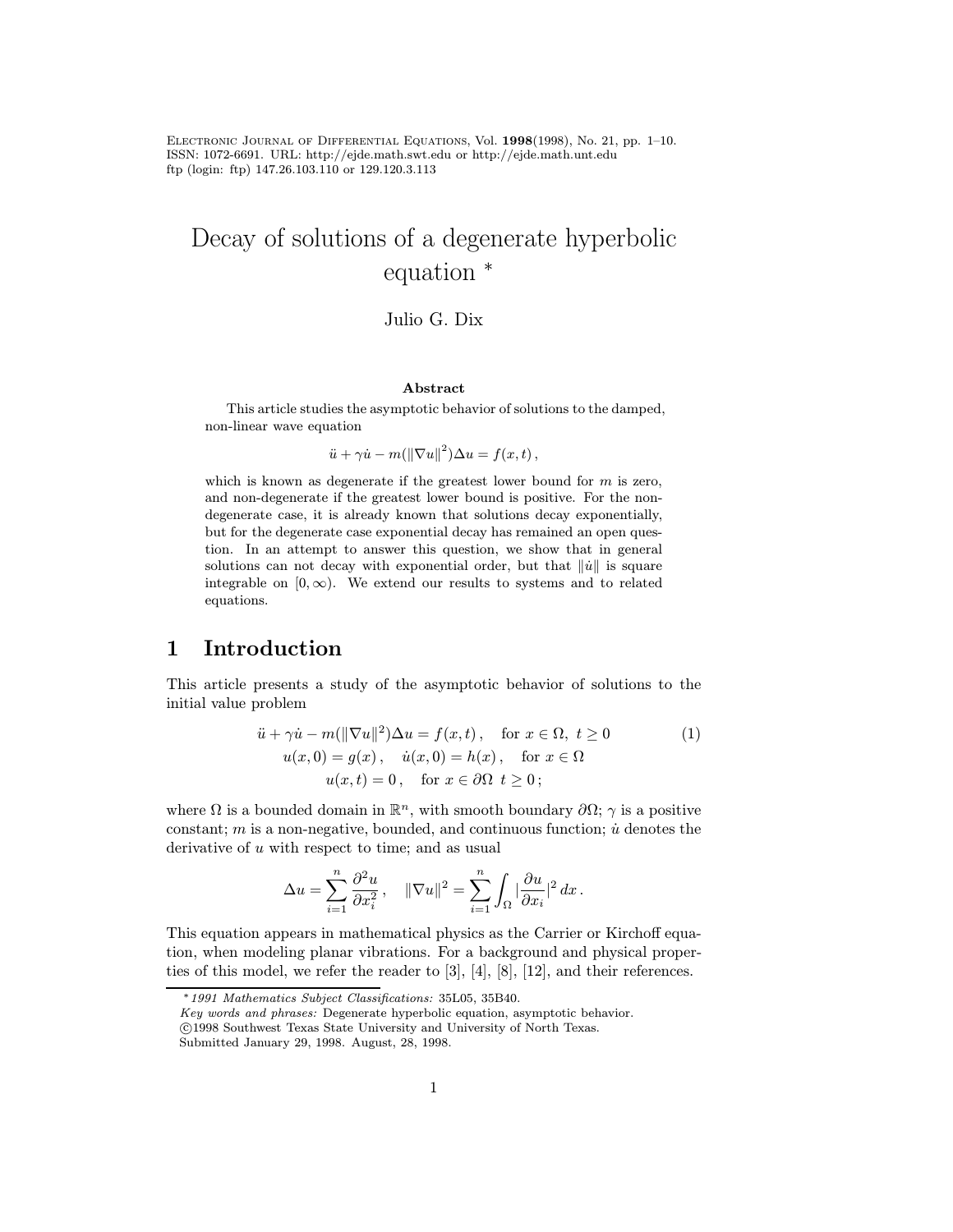When the greatest lower bound for  $m$  is positive, (1) is known as nondegenerate, and it has been the subject of many publications (see [6], [9], [10], [12], and [14]). Global solutions have been obtained under various assumptions on the data, of which we are interested in the  $(-\Delta)$ -analyticity introduced by Pohozaev  $(12)$ . Exponential decay in the non-degenerate case for  $(1)$  and for related problems has been obtained in [9] and [2], respectively.

When the greatest lower bound for  $m$  is zero, (1) is known as degenerate, and has been considered in just a few publications. In the special case  $m(r)$  =  $r^{\alpha}, \alpha \geq 1$ , existence of solutions and polynomial decay has been shown in [7] and [10]. For general m, assumed only to be continuous and bounded below by zero, the existence of global solutions was shown by Arosio and Spagnolo ([1]). Their article assumes that the initial data are  $(-\Delta)$ -analytic, and that  $f \equiv 0, \gamma = 0$ . Using the same analyticity assumption, and replacing the damping term  $\gamma \dot{u}$  by a memory term, existence of global solutions has been proven in [5]. In spite of these developments, decay for degenerate problems remains an open question.

The outline of this article is as follows: Section 1 sketches the proof of existence of global solutions. Section 2 proves exponential decay for the nondegenerate case, and explains why these estimates can not be used in the degenerate case. Section 3 shows that if  $m \equiv 0$ , the decay is exponential. In general degenerate-problem solutions do not decay exponentially, as we indicate with an example, but  $\|\dot{u}\|$  is square integrable on  $[0, \infty)$ . Section 4 extends our results to related systems.

#### Notation

For the remainder of this article, H denotes the standard Hilbert space  $L^2(\Omega)$ , with norm  $\|.\|$  and inner product  $\langle ...\rangle$ . We define the self-adjoint operator A as the negative Laplacian, with domain

$$
\mathcal{D}(A) \subset H^2(\Omega) \cap H_0^1(\Omega) ,
$$

where  $H^2$ ,  $H^1$  are the usual Hilbert Sobolev spaces. The negative Laplacian, with zero boundary conditions, has eigenvectors denoted as follows

$$
A\phi_i = \lambda_i^2 \phi_i, \quad \text{with } 0 < \lambda_1 \leq \lambda_2 \ldots, \quad \lim_{i \to \infty} \lambda_i = +\infty \, .
$$

Furthermore, these eigenvectors can be chosen to form an orthogonal basis for  $L^2(\Omega)$ , in which functions have Fourier expansions of the form

$$
u(x) = \sum_{i=1}^{\infty} u_i \phi_i(x)
$$
, with  $u_i = \langle u, \phi_i \rangle$ .

Using this spectral decomposition, powers of A are defined by

$$
A^k u(x) = \sum_{i=1}^{\infty} \lambda_i^{2k} u_i \phi_i(x) , \quad \text{provided that } \sum_{i=1}^{\infty} \lambda_i^{4k} |u_i|^2 < +\infty.
$$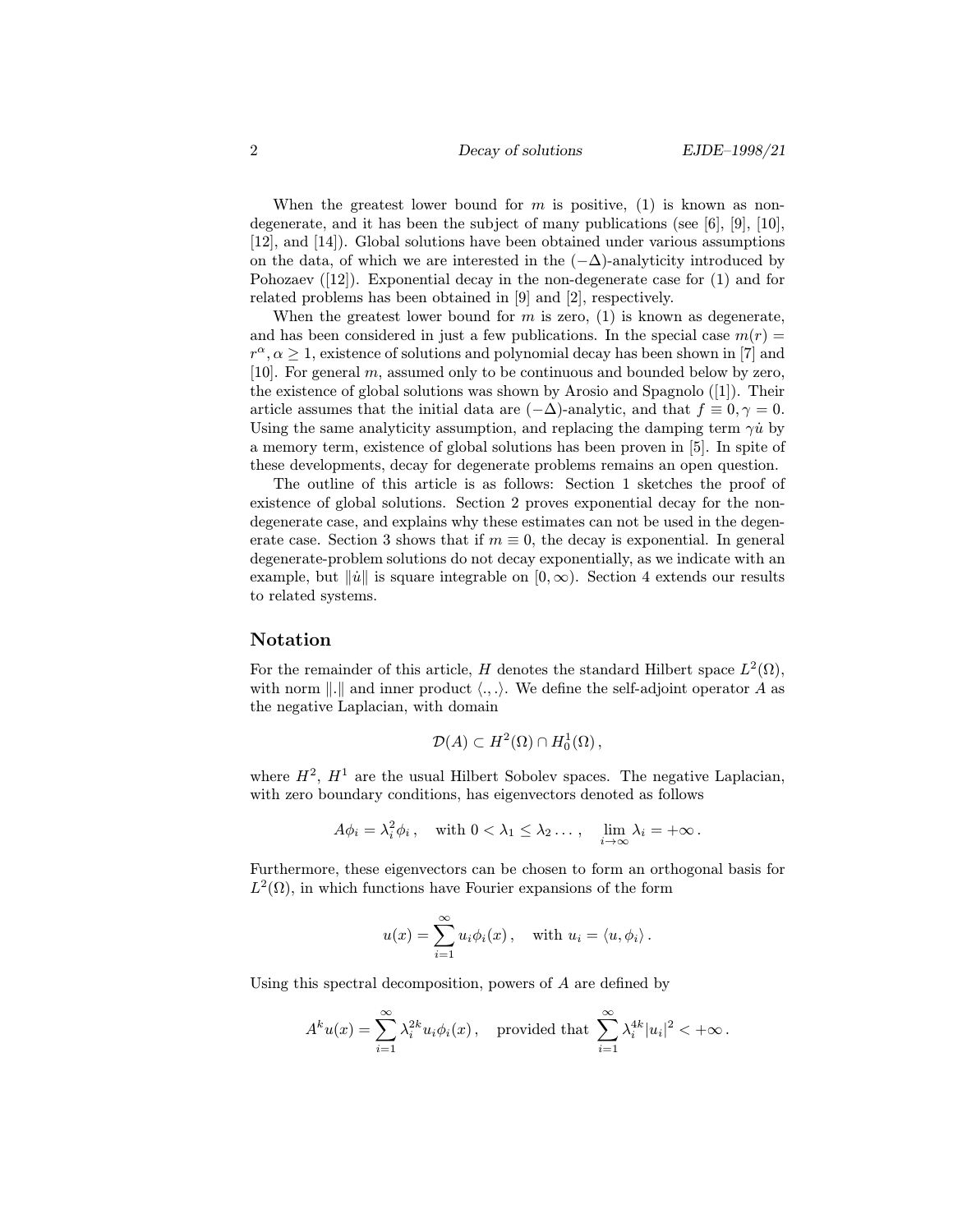Notice that

$$
\lambda_1^2 \|u\| \le \|Au\| \,, \quad \lambda_1 \|u\| \le \|\nabla u\| = \|A^{1/2}u\| \,, \tag{2}
$$

and that (1) can be rewritten as

$$
\ddot{u} + \gamma \dot{u} + m(||A^{1/2}u||^2)Au = f(x, t) \n u(x, 0) = g(x), \quad \dot{u}(x, 0) = h(x).
$$
\n(3)

A function u is said to be A-analytic, or  $(-\Delta)$ -analytic, if there exists a positive constant  $\eta$  such that  $\sum_{i=1}^{\infty}e^{2\eta\lambda_i}|u_i|^2<\infty$  . Notice that every A-analytic function is in the domain of all powers of A. Properties of A-analytic functions and an equivalent definition can be found in [1] and [5].

By a solution on  $[0, T)$  we mean a function that satisfies (3) and belongs to  $C^2(0,T;H^{-1})\cap C(0,T;H^1).$ 

## 2 Existence of global solutions

**Theorem 1** Assume that m is bounded or that  $\int_0^\infty m = +\infty$ ; and that  $f(. , t)$ , g, and h are A-analytic for all  $t \geq 0$ . Then there exists a global solution to (1).

Proof Solutions are obtained by the use of energy estimates and the Galerkin method which is a standard technique described in the book by Temam ([13]). To accommodate the fact that m may attain zero values, we follow the procedure used in [1]. However the presence of  $\gamma \dot{u}$  and f requires some algebraic manipulations of the type shown in the proof of Theorem 4. Since the proof is basically the same as the one in [1], we shall indicate the main steps in this proof, and refer the reader to the original source.

Step 1. Replace  $m(\|\nabla u\|^2)$  by a non-negative bounded continuous function  $a(t)$ . Then show that if u is a solution to the new equation on the interval  $[0, T)$ , then u admits a limit as  $t \to T^-$ , and u and  $\dot{u}$  are A-analytic on [0, T].

Step 2. Use the Galerkin method and a compactness imbedding argument to obtain a local solution. Then show that  $m(\|\nabla u\|^2)$  is bounded in its domain of definition.

Step 3. Use Zorn's Lemma and the result in step 1 to show that the maximal domain of definition is  $[0, +\infty)$ .

Remark Uniqueness of solutions has been shown under the additional assumption that  $m$  is Lipschitz; see [1].

# 3 Decay in the non-degenerate case

The following statement is already known for  $f = 0$  (see [9]). We present a proof for general f and show how the rate of decay depends on the lower bound for m.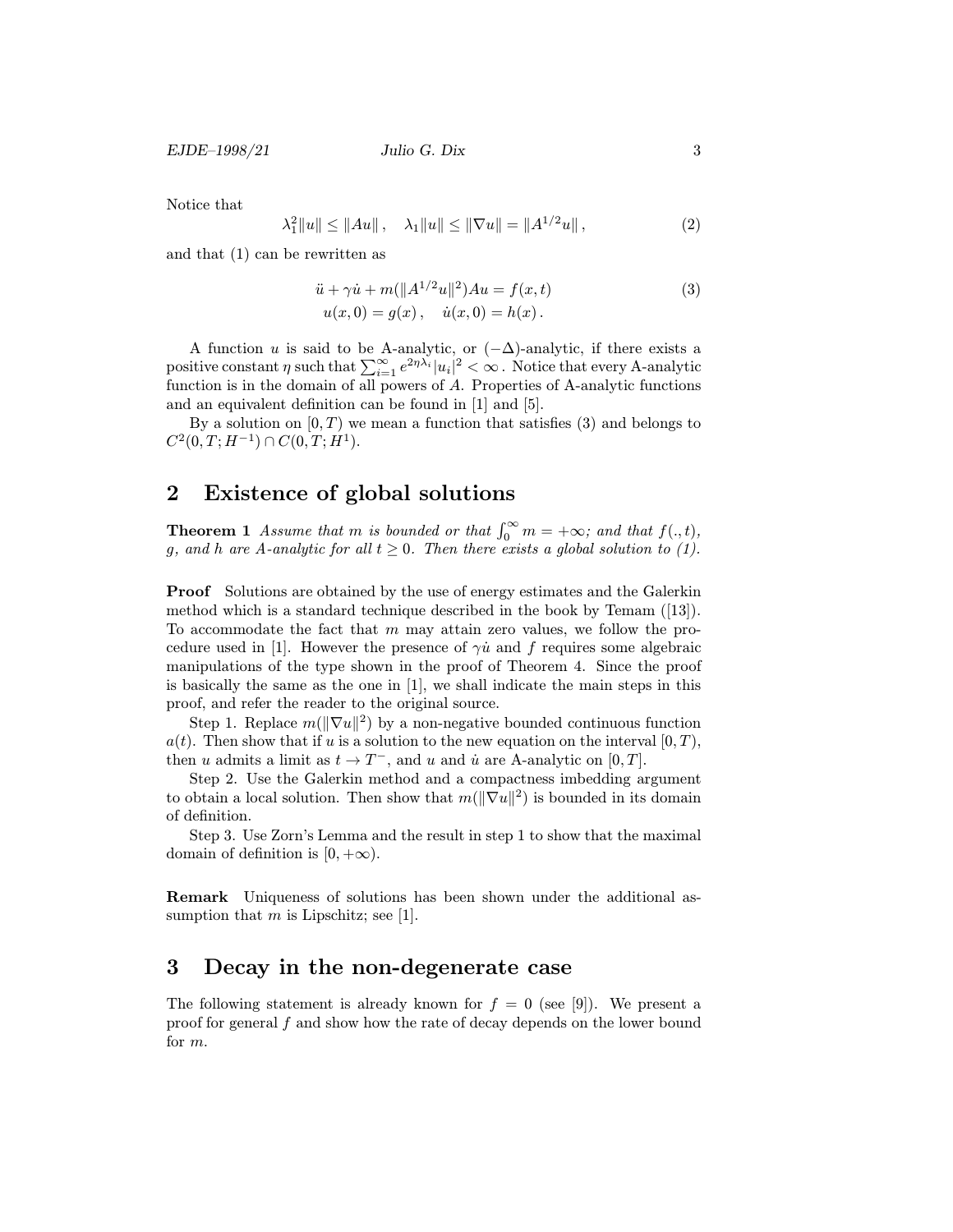**Theorem 2** Assume that  $0 < m_0 \leq m(.) \leq M_0$ , and that  $||f(., t)||$  decays exponentially to zero as  $t \to \infty$ . Then for every solution u of (1),  $\|\dot{u}\|$  and  $\|\nabla u\|$  decay exponentially to zero.

**Proof** We shall find bounds for  $\dot{u}$  and  $A^{1/2}u$  by estimating the energy functional

$$
F(t) = \|\dot{u}\|^2 + \int_0^{\|A^{1/2}u\|^2} m(r) dr + \delta \langle \dot{u}, u \rangle, \qquad (4)
$$

where  $\delta = \min\{2\lambda_1\sqrt{m_0}, \gamma/2\}$ . This choice of  $\delta$  ensures that F is non-negative. In fact,

$$
F(t) \geq ||\dot{u}||^2 + m_0 ||A^{1/2}u||^2 - ||\dot{u}||^2 - \frac{\delta^2}{4} ||u||^2 \geq (m_0 - \frac{\delta^2}{4\lambda_1^2}) ||A^{1/2}u||^2 \geq 0.
$$

Here and in several expressions to follow, we use inequalities of the form

$$
2|\langle v, w \rangle| \le 2||v|| \, ||w|| \le \alpha ||v||^2 + \frac{1}{\alpha} ||w||^2 \quad \forall \alpha > 0. \tag{5}
$$

Also we will use the following two equations that arise from taking the inner product of each term in  $(3)$  with  $2\dot{u}$ , and with u, respectively.

$$
\frac{d}{dt} \|\dot{u}\|^2 + 2\gamma \|\dot{u}\|^2 + \frac{d}{dt} \int_0^{\|A^{1/2}u\|^2} m(r) \, dr = 2 \langle f, \dot{u} \rangle \,, \tag{6}
$$

$$
\langle \ddot{u}, u \rangle + \gamma \langle \dot{u}, u \rangle + m(||A^{1/2}u||^2) ||A^{1/2}u||^2 = \langle f, u \rangle.
$$
 (7)

Now, we differentiate  $F$  and build a first-order linear inequality that yields the desired estimates.

$$
F'(t) = \frac{d}{dt} ||\dot{u}||^2 + \frac{d}{dt} \int_0^{||A^{1/2}u||^2} m(r) dr + \delta \langle \ddot{u}, u \rangle + \delta ||\dot{u}||^2
$$
  
=  $-(2\gamma - \delta) ||\dot{u}||^2 + 2\langle f, \dot{u} \rangle - \gamma \delta \langle \dot{u}, u \rangle - \delta m(.) ||A^{1/2}u||^2 + \delta \langle f, u \rangle,$ 

where we have used (6) and (7). Now from (2) and (5) we obtain  $2\langle f, \dot{u} \rangle \leq$  $\frac{2}{\gamma} ||f||^2 + \frac{\gamma}{2} ||\dot{u}||^2$  and

$$
\delta \langle f, u \rangle \leq \frac{\delta}{\lambda_1} \|f\| \, \|A^{1/2} u\| \leq \frac{\delta}{2m_0 \lambda_1^2} \|f\|^2 + \frac{\delta m_0}{2} \|A^{1/2} u\|^2 \,.
$$

Using the two inequalities above, and the fact that  $m_0 \leq m(.) \leq M_0$ , we obtain

$$
F'(t) \leq -\gamma ||\dot{u}||^2 - \frac{\delta m_0}{2M_0} \int_0^{||A^{1/2}u||^2} m(r) dr - \delta \gamma \langle \dot{u}, u \rangle + (\frac{2}{\gamma} + \frac{\delta}{2m_0 \lambda_1^2}) ||f||^2
$$
  

$$
\leq -c_1 F(t) + (\frac{2}{\gamma} + \frac{\delta}{2m_0 \lambda_1^2}) ||f||^2,
$$

where  $c_1 = \min\{\gamma, \frac{\delta m_0}{2M_0}\}$ . From this first-order differential inequality, it follows that

$$
F(t) \le e^{-c_1 t} \left( F(0) + \left( \frac{2}{\gamma} + \frac{\delta}{2m_0 \lambda_1^2} \right) \int_0^t e^{c_1 s} \|f(., s)\|^2 ds \right) .
$$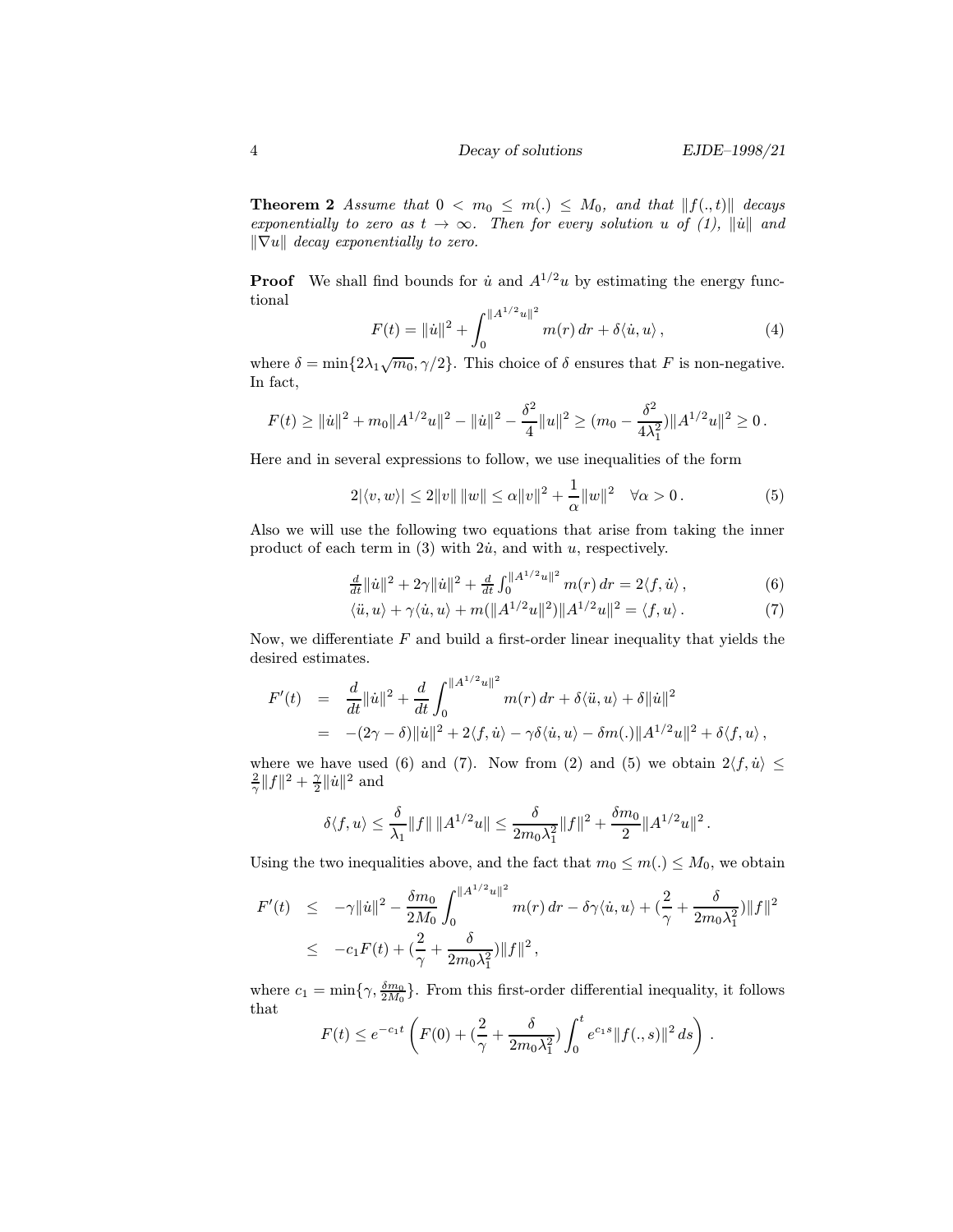$EJDE-1998/21$  Julio G. Dix 5

From the assumption that  $||f(., s)||$  decays exponentially follows the existence of positive constants  $c_2, c_3$ , such that  $F(t) \leq c_2e^{-c_3t}$ , with  $c_3 < c_1$ . Therefore,

$$
\|\dot{u}\|^2\leq c_2e^{-c_3t}\,,\quad \|A^{1/2}u\|^2\leq \frac{c_2}{m_0}e^{-c_3t}\,,\quad \forall t\geq 0\,,
$$

which concludes this proof  $\Diamond$ 

Remark The order of exponential decay approaches zero as the lower bound  $m_0$  approaches zero. This is so because the constant  $c_3$  in Theorem 2 satisfies

$$
c_3 < c_1 \le \frac{\lambda_1}{2M_0} (m_0)^{3/2}
$$

the right side of which approaches zero as  $m_0$  approaches 0.

# 4 Decay in the degenerate case

We start with a positive statement about exponential decay.

**Theorem 3** Assume that  $m \equiv 0$  and that  $||f(., t)||$  decays exponentially to zero as  $t \to \infty$ . Then for any solution u of (1), ||u<sup>|</sup>| decays exponentially to zero.

**Proof** Since  $m \equiv 0$ , Equation (1) reduces to  $\ddot{u} + \gamma \dot{u} = f$ . By computing the inner product of  $2\dot{u}$  with each term in this equation, we have

$$
\frac{d}{dt} ||\dot{u}||^2 + 2\gamma ||\dot{u}|| = 2\langle f, \dot{u}\rangle \le \frac{1}{\gamma} ||f||^2 + \gamma ||\dot{u}||^2 ,
$$
  

$$
\frac{d}{dt} ||\dot{u}||^2 + \gamma ||\dot{u}|| \le \frac{1}{\gamma} ||f||^2 .
$$

This first-order differential inequality and the initial conditions yield the inequality

$$
\|\dot{u}\|^2 \leq e^{-\gamma t} \big( \|h\|^2 + \frac{1}{\gamma} \int_0^t e^{\gamma s} \|f(.,s)\|^2 ds \big) .
$$

From the assumption that  $||f(., s)||$  decays exponentially there exist positive constants  $c_2, c_3$ , such that  $\|\hat{u}\|^2 \leq c_2e^{-c_3t}$ , with  $c_3 < \gamma$ . Which concludes this proof.  $\diamondsuit$ 

The following example shows that decay of solutions is not necessarily exponential.

Example Consider the initial value problem

$$
\ddot{u} + \dot{u} - m(\|u_x\|^2) \ u_{xx} = 0, \quad \text{for } 0 \le x \le 2\pi, \ t \ge 1 + \sqrt{2}
$$

$$
u(x, 1 + \sqrt{2}) = \frac{1}{\sqrt{\pi}} e^{1/(1+\sqrt{2})} \sin x, \quad \dot{u}(x, 1 + \sqrt{2}) = \frac{1}{9\sqrt{\pi}} e^{1/(1+\sqrt{2})} \sin x
$$

$$
u(0, t) = 0, \quad u(2\pi, t) = 0, \quad \text{for } t \ge 1 + \sqrt{2},
$$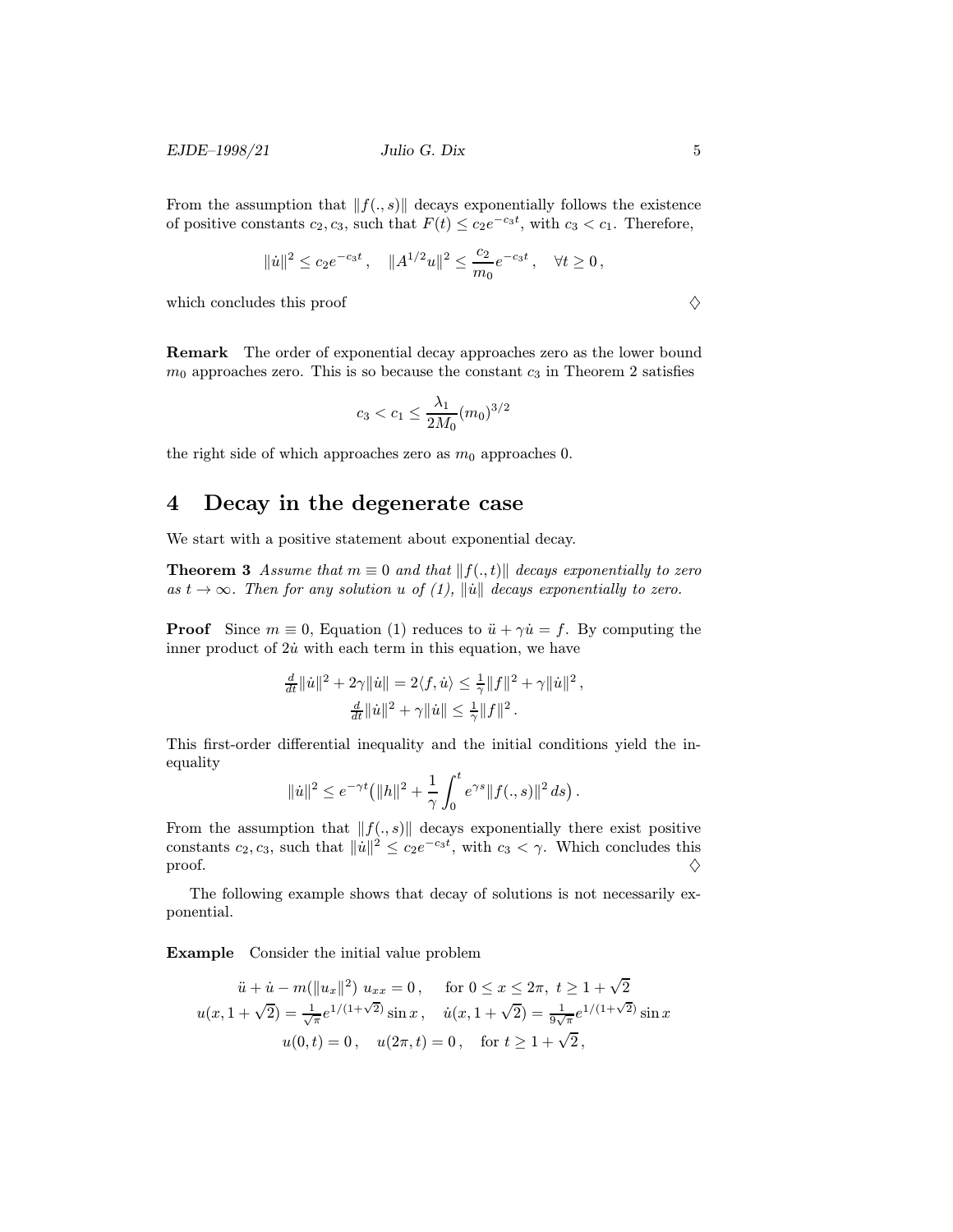where  $m$  is the non-negative and continuous function defined as

$$
m(r) = \begin{cases} \frac{1}{16} (\ln r)^2 (4 - 4 \ln r - (\ln r)^2) & \text{if } 1 \le r \le e^{2/(1+\sqrt{2})}, \\ 0 & \text{Otherwise}. \end{cases}
$$

Then  $u(x,t) = \frac{1}{\sqrt{\pi}} e^{1/t} \sin x$  is a solution. Since

$$
\dot{u} = -\frac{1}{t^2}u
$$
,  $\ddot{u} = (\frac{1}{t^4} + \frac{2}{t^3})u$ ,  $u_x = \frac{1}{\sqrt{\pi}}e^{1/t}\cos x$ ,  $u_{xx} = -u$ ,

 $||u_x||^2 = e^{2/t}$ , and  $m(e^{2/t}) = \frac{1}{t^2} - 2\frac{1}{t^3} - \frac{1}{t^4}$  for  $t \ge 1 + \sqrt{2}$ , it follows that u satisfies the initial-value problem. Notice that  $\|\dot{u}\|$  decays polynomially rather than exponentially as  $t \to \infty$ . In fact,

$$
\|\dot{u}\|^2 = \frac{1}{t^4}e^{2/t} = O(t^{-4}).
$$

For non-constant m, the convergence of  $\|\dot{u}\|$  to zero remains illusive: we are unable to prove it, and unable to give a counter-example. So far, our best result is:

**Theorem 4** If  $||f(., t)||$  is square integrable on  $[0, \infty)$  and u is a solution to (1), then  $\|\dot{u}\|$  is square integrable on  $[0, \infty)$ .

**Proof** The desired integral is obtained by estimating the growth of the energy functional

$$
E(t) = ||\dot{u}||^2 + \int_0^{||A^{1/2}u||^2} m(r) dr.
$$
 (8)

Using  $(5)$  and  $(6)$ , it follows that the derivative of E satisfies

$$
E'(t)=-2\gamma\|\dot u\|^2+2\langle f,\dot u\rangle\leq-\gamma\|\dot u\|^2+\frac{1}{\gamma}\|f\|^2\,.
$$

From this inequality and the Fundamental Theorem of Calculus, we obtain

$$
E(t) + \gamma \int_0^t \|\dot{u}\|^2 ds \leq E(0) + \frac{1}{\gamma} \int_0^t \|f(.,s)\|^2 ds.
$$

Since by hypothesis  $\int_0^\infty ||f||^2 < \infty$ , it follows that  $\int_0^\infty ||\dot{u}||^2 < \infty$ , and the proof is complete.  $\Diamond$ 

Remark From the physics point of view, Theorems 2 and 3 state that the energy  $\|\dot{u}\|^2 + \|\nabla u\|^2$  decays as time goes by. In terms of non-linear dynamics (see [13]), these two theorems indicate that in the space of A-analytic functions, every ball of center zero and finite radius is an absorbent set (under the norm  $\|\dot{u}\|^2 + \|\nabla u\|^2$ ). This means that given a ball of center zero, the orbit of every bounded set enters and stays in this ball after a certain time.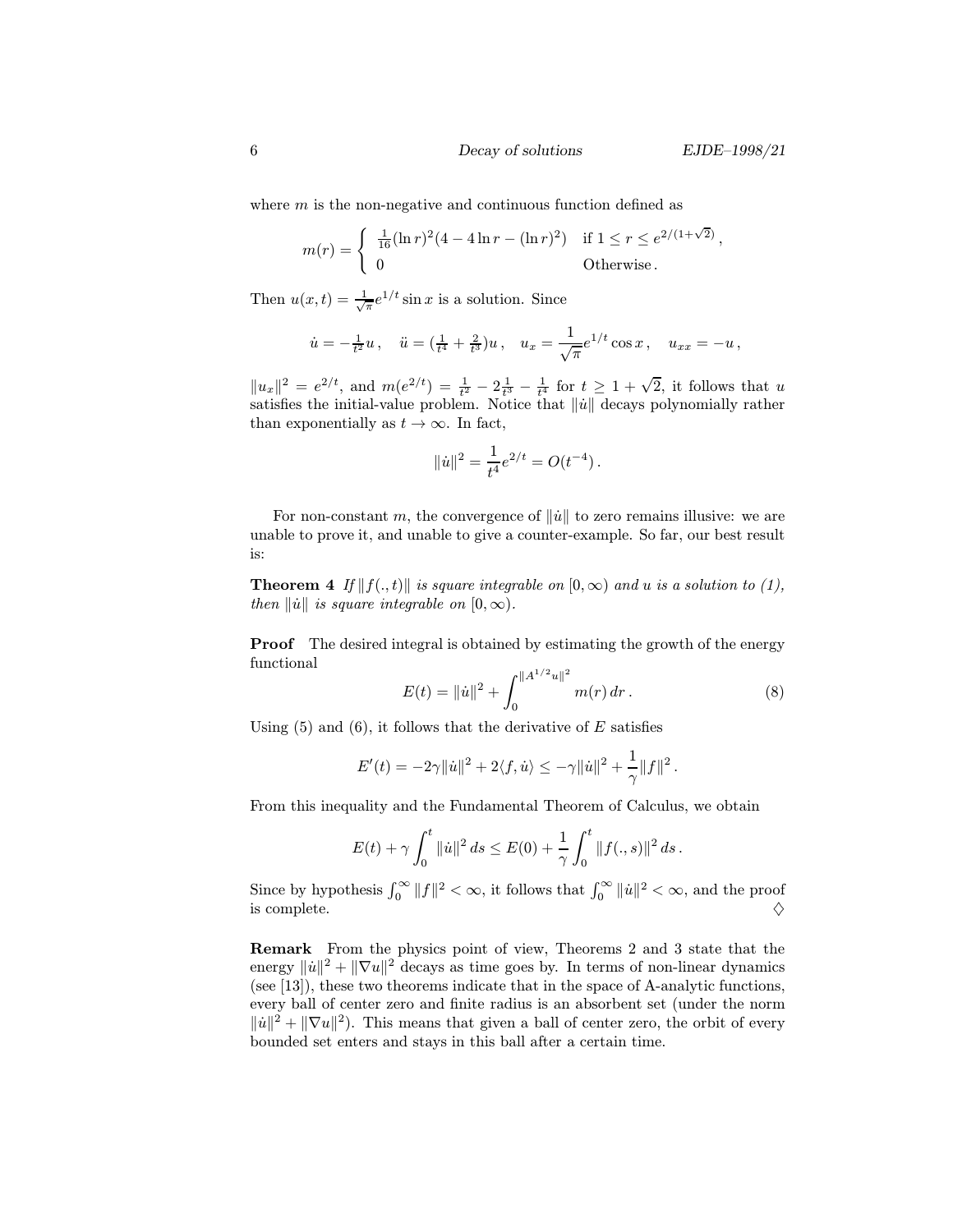## 5 Extension of results

#### Higher order derivatives

To extend the previous analysis to equations that involve powers of A, for example  $\Delta^2$  which appears in modeling non-planar vibrations, we introduce the equation

$$
\ddot{u} + \gamma \dot{u} + m(||A^{\alpha/2}u||^2)A^{\alpha}u + p(||A^{\beta/2}u||^2)A^{\beta}u = f(x,t),
$$
 (9)

where  $\alpha$  and  $\beta$  are non-negative integers,  $\alpha > \beta$ , and p is a bounded and continuous function. Existence of solutions is proven as in Theorem 1, with the assumption that  $0 \leq p(.) \leq P_0$ .

Theorem 4 is proven under the assumption  $0 \leq p(.) \leq P_0$ , in which case, the energy functional (4) is redefined to be

$$
E(t) = ||\dot{u}||^2 + \int_0^{||A^{\alpha/2}u||^2} m(r) dr + \int_0^{||A^{\beta/2}u||^2} p(r) dr.
$$

Estimates for this functional require some algebraic manipulations, but otherwise the proof is the same as before.

Exponential decay is proven under the conditions of Theorem 2 and the assumption that  $-m_0 \delta \lambda_1^{\alpha-\beta} \leq p(.) \leq P_0$ . Notice that p is allowed to assume negative values. When proving this statement, the energy functional (8) remains the same, but extra algebraic manipulations are required.

#### Systems of equations

Let **u**, **f**, **g**, **h** be functions with values in  $\mathbb{R}^k$ , and  $m, \gamma$  be  $k \times k$  diagonal matrices. Then rewrite (3) as

$$
\ddot{\mathbf{u}} + \gamma \dot{\mathbf{u}} + m(||A^{1/2}\mathbf{u}||^2)A\mathbf{u} = \mathbf{f}(x, t),
$$
  
\n
$$
\mathbf{u}(x, 0) = \mathbf{g}(x), \quad \dot{\mathbf{u}}(x, 0) = \mathbf{h}(x).
$$
\n(10)

Now, components of vectors are denoted with sub-indices; derivatives are computed component-wise,

$$
\dot{\mathbf{u}} = (\dot{u}_1, \dots, \dot{u}_k), \quad A\mathbf{u} = (Au_1, \dots, Au_1);
$$

inner products and norms are redefined as

$$
\langle \mathbf{u}, \mathbf{v} \rangle = \langle u_1, v_1 \rangle + \ldots + \langle u_k, v_k \rangle, \quad ||\mathbf{u}||^2 = ||u_1||^2 + \ldots + ||u_k||^2;
$$

functions are A-analytic if their components are A-analytic; and eigenvectors of A have the form  $e_i\phi_j$ ,  $i=1,\ldots,k$ ,  $j=1,2,\ldots$ , where  $e_i$ 's are the standard basis for  $\mathbb{R}^k,$  and  $\phi_j$  's are the eigenvectors defined in §1.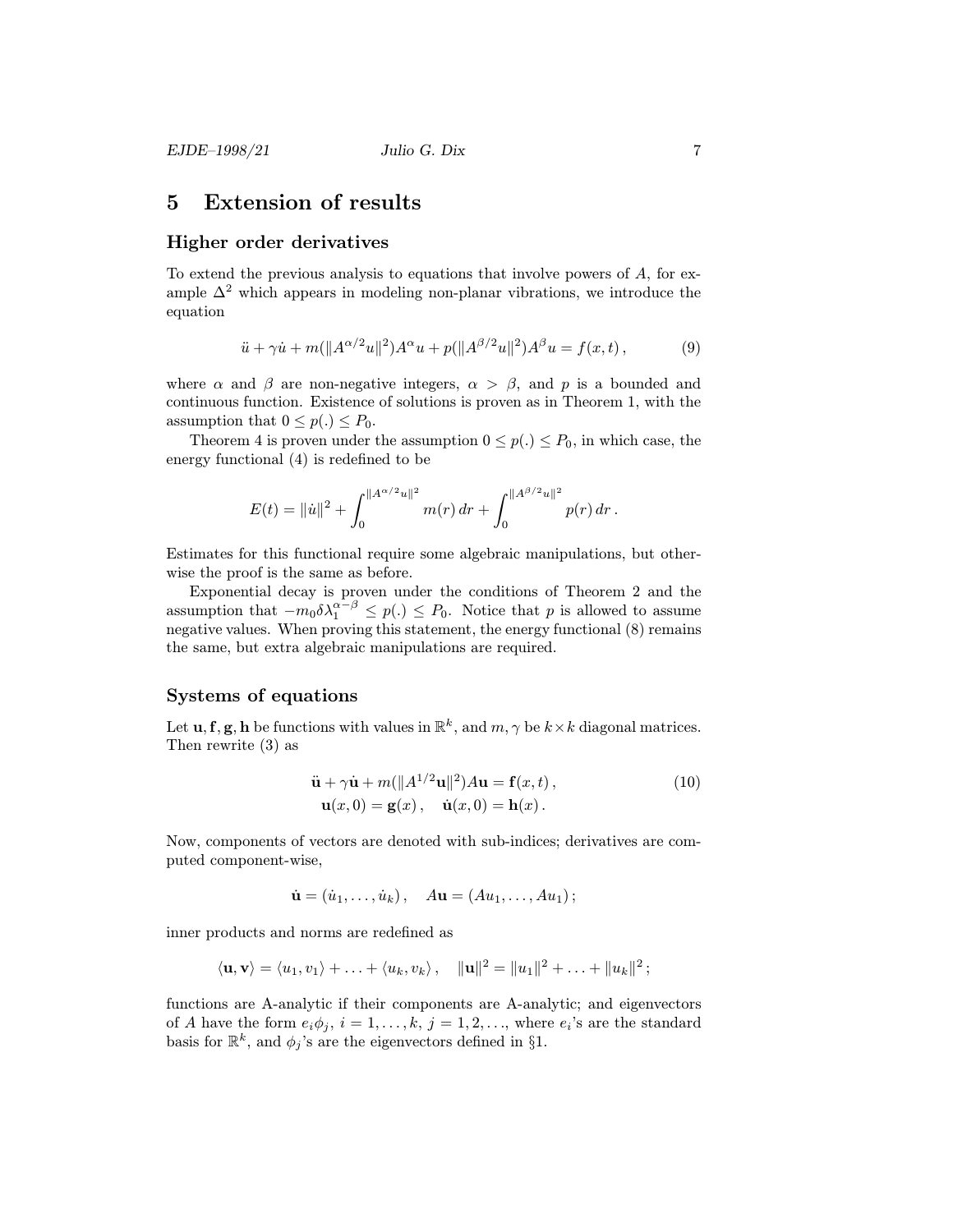Because most of the previous estimates hold with very little modification, Theorems 1, 2, 4 are proven along similar lines to the previous proofs. For example the energy functional (4) is rewritten as

$$
F(t) = \|\dot{\mathbf{u}}\|^2 + \sum_{i=1}^k \int_0^{\|A^{1/2} u_i\|^2} m_{ii}(r) dr + \delta \langle \dot{\mathbf{u}}, \mathbf{u} \rangle.
$$

Computation of estimates for this functional depends on the constants  $m_0 =$  $\min_i \inf_r m_{ii}(r)$ ,  $\gamma_0 = \min_i \gamma_{ii}$ , and the inequality

$$
2\langle \mathbf{v}, \mathbf{w} \rangle \leq \alpha \|\mathbf{v}\|^2 + \frac{1}{\alpha} \|\mathbf{w}\|^2 \quad \forall \alpha > 0.
$$

Notice that small modifications of the system (10) lead to a variety of control problems for which decay of solutions is of great interest. For example pre-multiply  $\ddot{u}$  by a diagonal matrix that has some entries equal to zero, and substitute m and  $\gamma$  by positive-definite matrices (instead of diagonal matrices).

### Modified Carrier model

For equations in which the powers of  $A$  in the coefficient and in the argument of m are not in the ratio two to one, we introduce

$$
\ddot{u} + \gamma \dot{u} + m(||A^{\alpha/2}u||^2)A^{\beta}u = f(x, t),
$$
\n(11)

where  $\alpha$  and  $\beta$  are non-negative integers. Global solutions are obtained by the same method as the one used in Theorem 1.

Exponential decay is proven under the assumption that  $||A^{\alpha/2-\beta}f||$  decays exponentially as  $t \to \infty$ . In proving this statement, we follow the proof of Theorem 2, with the energy functional

$$
F(t) = \|A^{(\alpha-\beta)/2}u\|^2 + \int_0^{\|A^{\alpha/2}u\|^2} m(r) dr + \delta \langle A^{(\alpha-\beta)/2}u, A^{(\alpha-\beta)/2}u \rangle.
$$

To estimate  $F'(t)$ , we use the following two equations that come from taking the inner product of (11) with  $2A^{\alpha-\beta}u$  and  $A^{\alpha-\beta}u$ , respectively.

$$
\frac{d}{dt}||A^{(\alpha-\beta)/2}\ddot{u}||^2 + 2\gamma||A^{(\alpha-\beta)/2}\ddot{u}||^2 + m(||A^{\alpha/2}u||)\frac{d}{dt}||A^{\alpha/2}u||^2
$$
  
\n
$$
= 2\langle A^{(\alpha-\beta)/2}\ddot{u}, A^{(\alpha-\beta)/2}f \rangle ,
$$
  
\n
$$
\langle A^{(\alpha-\beta)/2}\ddot{u}, A^{(\alpha-\beta)/2}u \rangle + \gamma\langle A^{(\alpha-\beta)/2}\dot{u}, A^{(\alpha-\beta)/2}u \rangle + m(||A^{\alpha/2}u||^2)||A^{\alpha/2}u||^2
$$
  
\n
$$
= \langle A^{\alpha/2}u, A^{\alpha/2-\beta}f \rangle .
$$

As in Theorem 2, we obtain positive constants  $c_2, c_3$  such that

$$
||A^{(\alpha - \beta)/2} \dot{u}||^2 \le c_2 e^{-c_3 t} , \quad ||A^{\alpha/2} u|| \le \frac{c_2}{m_o} e^{-c_3 t} .
$$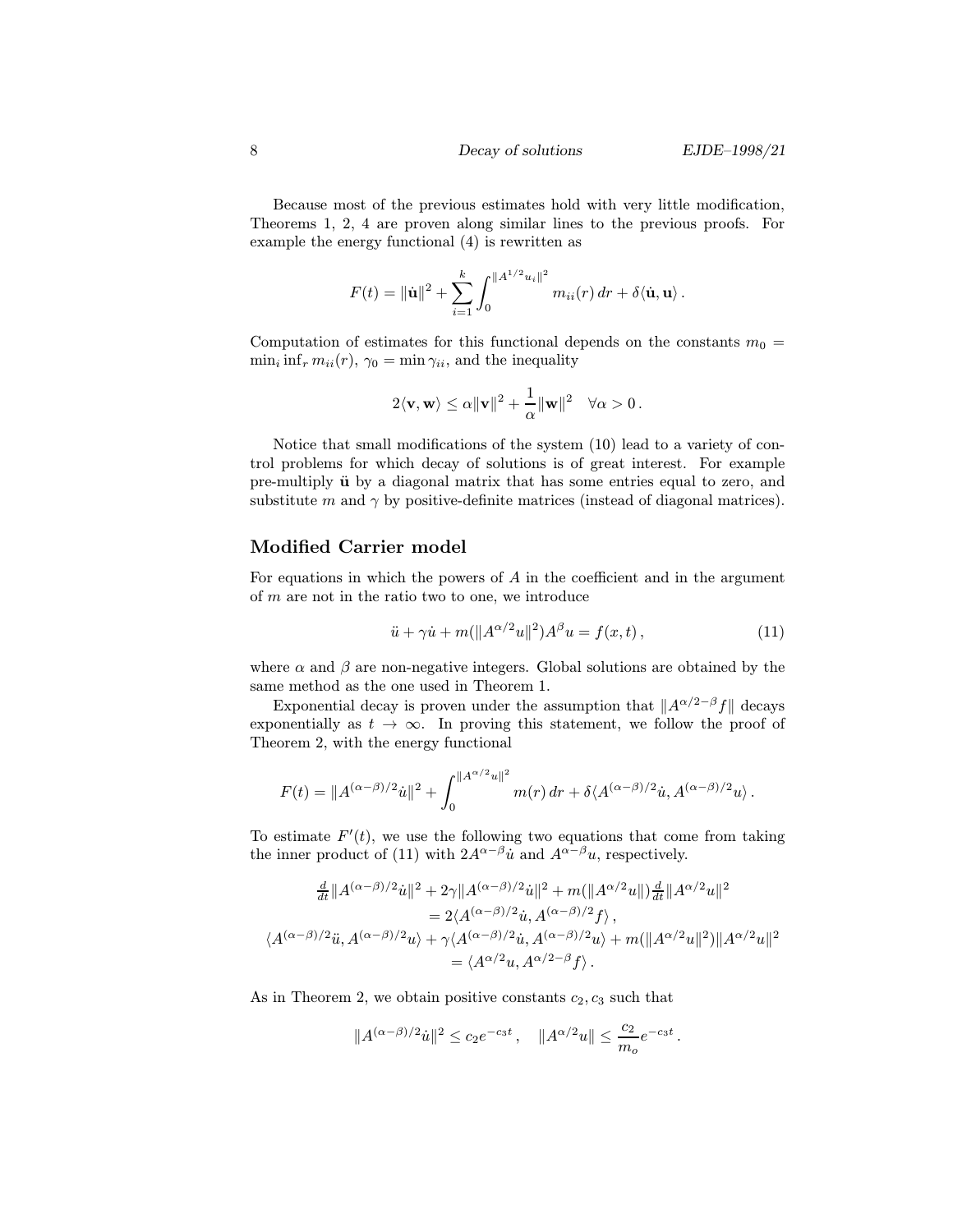$EJDE-1998/21$  Julio G. Dix 9

As in Theorem 4, under the assumption  $\int_0^\infty ||A^{(\alpha-\beta)/2}f||^2 < \infty$ , and using the energy functional

$$
E(t) = \|A^{(\alpha-\beta)/2}u\|^2 + \int_0^{\|A^{\alpha/2}u\|^2} m(r) dr,
$$

we obtain  $\int_0^\infty \|A^{(\alpha-\beta)/2}u\|^2 < \infty$ .

Notice that the larger the difference  $\alpha - \beta$ , the higher the order of the decaying derivative. Also notice that the earlier example can be used to show that in systems the decay is not necessarily exponential. In fact, the same  $u$ and m satisfy (11) with  $\alpha = 0$  and  $\beta = 1$ .

Acknowledgments The author wants to express its gratitude to the anonymous referee, to M. L. Oliveira, and to S. Welsh for their suggestions; also to Prof. H. ' Warchall who accepted this article for publication.

# References

- [1] A. Arosio & S. Spagnolo, Global solutions to the Cauchy problem for a nonlinear hyperbolic equation, Nonlinear Partial Diff. Eqns. and Their Applications, College de France Seminar, Vol. VI, H. Brezis & J. L. Lions (Eds.), Pitman, Boston 1984, pp. 1–27.
- [2] P. Biler, Exponential decay of solutions of damped nonlinear hyperbolic equations, Nonlinear Anal. 11 (1987), no. 7, pp. 841–849.
- [3] G. F. Carrier, A note on the vibrating string, Quart. Appl. Math., 7(1949), pp. 97–101.
- [4] R. W. Dickey, Free vibrations and dynamic buckling of extensive beam, J. Math. Anal. Appl., 29(1970), pp. 439–451.
- [5] J. G. Dix & R. M. Torrejon, A quasilinear integrodifferential equation of hyperbolic type, Diff. and Integral Eqns., 6(1993) No. 2, pp. 431–447.
- [6] J. L. Lions, On some questions in boundary value problems of mathematical physics, Contemporary developments in continuum mechanics and partial differential equations, G. M. De la pehna & L. A. Medeiros eds, North Holland, London, 1978.
- [7] M. P. Matos, & D. C. Pereira, On a nonlinear wave equation with strong damping, Funkcialaj Ekvacioj 34(1991) pp. 303–311.
- [8] R. Narasihma, Nonlinear vibrations of an elastic string, J. Sound Vibrations, 8(1968), pp. 134–146.
- [9] K. Nishihara, Exponential decay of solutions of some quasilinear hyperbolic equations with linear damping. Nonlinear Anal., 8 (1984), no. 6, pp. 623– 636.